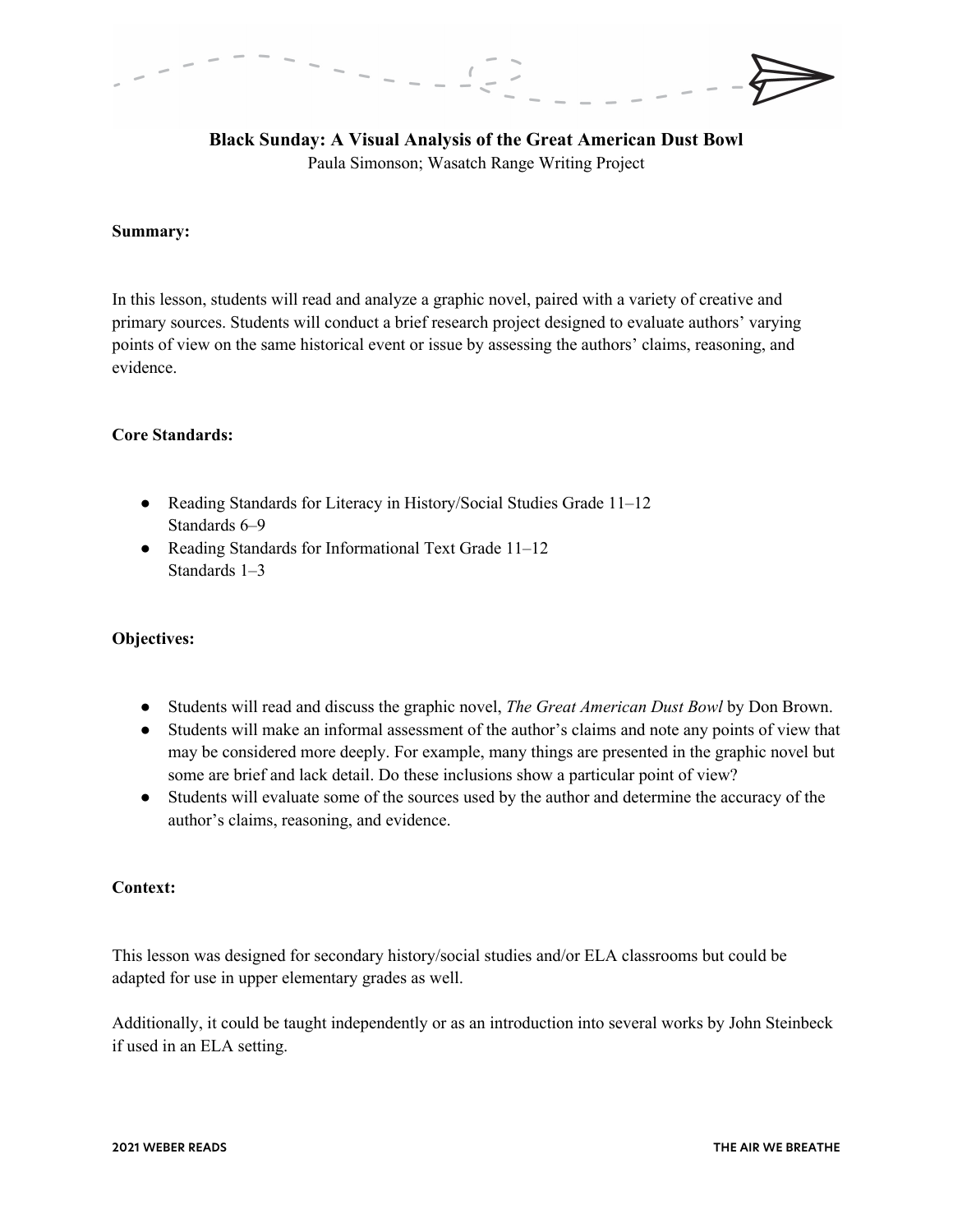

## **Materials:**

- A projected version of *The Great American Dust Bowl* by Don Brown
- Chromebooks or access to computers for additional research
- Individual copies of the Selected Bibliography from *The Great American Dust Bowl* by Don Brown

### **Time Frame:**

Allow 2–5 days based upon desired outcomes or intensity of discussion and research. This could be used as an informal starting point for a research project or be a quick introduction into a novel or history unit.

## **Procedures:**

- 1. Begin with a whole group reading of *The Great American Dust Bowl* by Don Brown. Unless you have classroom copies for each student, this will need to be projected as it is a graphic novel.
- 2. Have a class discussion of the book or ask students to write a short personal response to the reading. This should include something new that they learned about the dust bowl and a response to the images within the text.
- 3. Hand out copies of the Selected Bibliography. For younger students, this could be paired with a short lesson on proper formatting for a bibliography.
- 4. Ask students to research each of the sources used by Brown. This could be a good team project that could allow for each student to take a smaller number of sources and then work in small groups to determine how each source was used by the author to support his claims.
- 5. Have students write or verbally share, either as individuals or as small groups, as to whether the author presented an accurate retelling of the event. Students should also be able to articulate the author's point of view and how it connects to current events.
- 6. Ask students to select and research a particular topic presented in the book, such as Westward Expansion, Native Americans and buffalo populations, poor farming practices, current implications, etc. Then have students use "Storyboard That" (a free version is available online) to create their own graphic novella to capture the event.